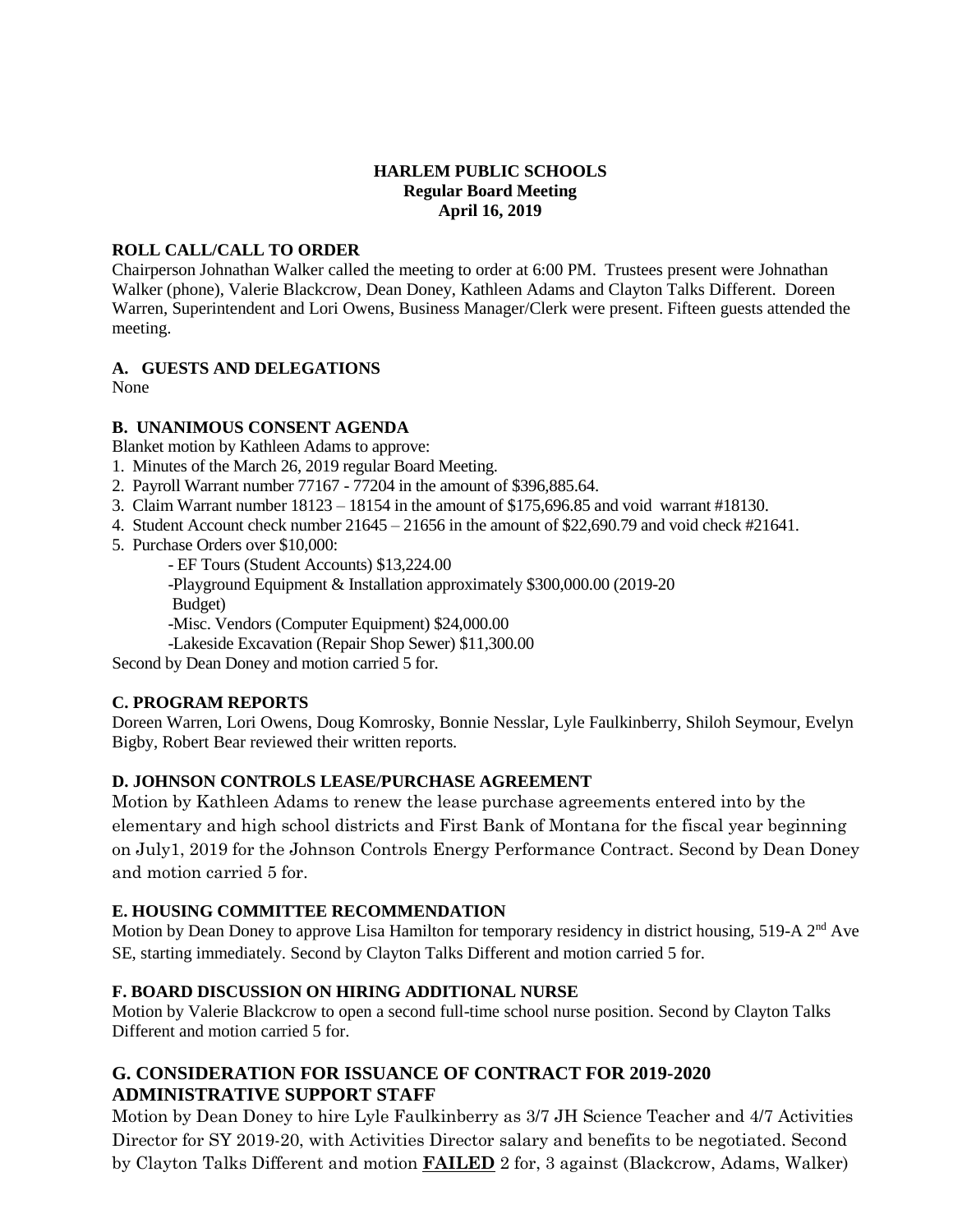## **H. CONSIDERATION FOR ISSUANCE OF CONTRACTS FOR 2019-20 CERTIFIED POSITIONS**

- 1. Motion by Dean Doney to hire Michelle Gorecki for the position of Elementary Reading Specialist for SY 2019-20 per the CBA, with the district reserving the right to withdraw the offer based upon the results of the background check and drug screen. Second by Kathleen Adams and motion carried 5 for.
- 2. Motion by Dean Doney to hire James Kobeski for the position of Family Consumer Science teacher for SY 2019-20 per the CBA, with the district reserving the right to withdraw the offer based upon the results of the background check and drug screen. Second by Clayton Talks Different and motion carried 5 for.
- 3. Motion by Clayton Talks to hire Kathleen Turntoes for the position of elementary teacher for SY 2019-20 per the CBA, with the district reserving the right to withdraw the offer based upon the results of the background check and drug screen. Second by Kathleen Adams and motion carried 3 for, 2 abstain (Blackcrow, Doney).
- 4. Motion by Dean Doney to hire Alicia Noel for the position of elementary teacher for SY 2019-20 per the CBA, with the district reserving the right to withdraw the offer based upon the results of the background check and drug screen. Second by Valerie Blackcrow and motion carried 5 for.
- 5. Motion by Clayton Talks Different to hire Winona Azure for the position of K-12 SpEd teacher for SY 2019-20 per the CBA, with the district reserving the right to withdraw the offer based upon the results of the background check and drug screen. Second by Dean Doney and motion carried 5 for.
- 6. Motion by Dean Doney to hire Mary-Kate Nienhuis-French for the position of Art teacher for SY 2019-20 per the CBA, with the district reserving the right to withdraw the offer based upon the results of the background check and drug screen. Second by Clayton Talks Different and motion carried and motion carried 5 for.

#### **I. CONSIDERATION OF ISSUANCE OF CONTRACT 2019-20 CLASSIFIED POSITIONS**

- 1. Motion by Clayton Talks Different to re-hire the following classified support staff personnel as outlined for SY 2019-20: Janice Gilham, Darla Johnson, Steve Stearns, Monty Werk, Sandra Egeland, Lenora Greetham, Lee Maratita, Lynda Young, Paula Annis, Gabriel Guerrero, Ira Talks Different, Wanda Resor, Kathryn Long, Steven Hopkins, Angela Horswill, Andrea Quintana, Patrick Whitcomb, Wendy Briere, Alisha Murphy, Stacy Cole, Sarah Green, Taylor Faulkinberry-Richardson, Eileen Schilling, Robert Bear, Nicholas Hopkins, Derrick Guy, Gail Show, Charles Werk, Tracey Hanks, Song Stuker, Britta Sande, and Enrique Rivera. Second by Dean Doney and motion carried 5 for.
- 2. Motion by Clayton Talks Different to hire William Blackcrow for the position of Jr/Sr High Assistant Cook for the SY 2019-20, per the CBA, with the district reserving the right to withdraw the offer based upon the results of the background check and drug screen. Second by Dean Doney and motion carried 4 for, 1 abstain (Blackcrow).

### **J. CONSIDERATION OF ISSUANCE OF CONTRACTS FOR COACHES/EXTRA-CURRICULAR POSITIONS**

Motion by Dean Doney to hire Lyle Faulkinberry as High School Head Wrestling coach, Kim Cornell as High School Head Tennis coach, and Marty Dirden as High School Boys/Girls Golf Coach for SY 2019-20, per the CBA. Second by Kathleen Adams and motion carried 5 for.